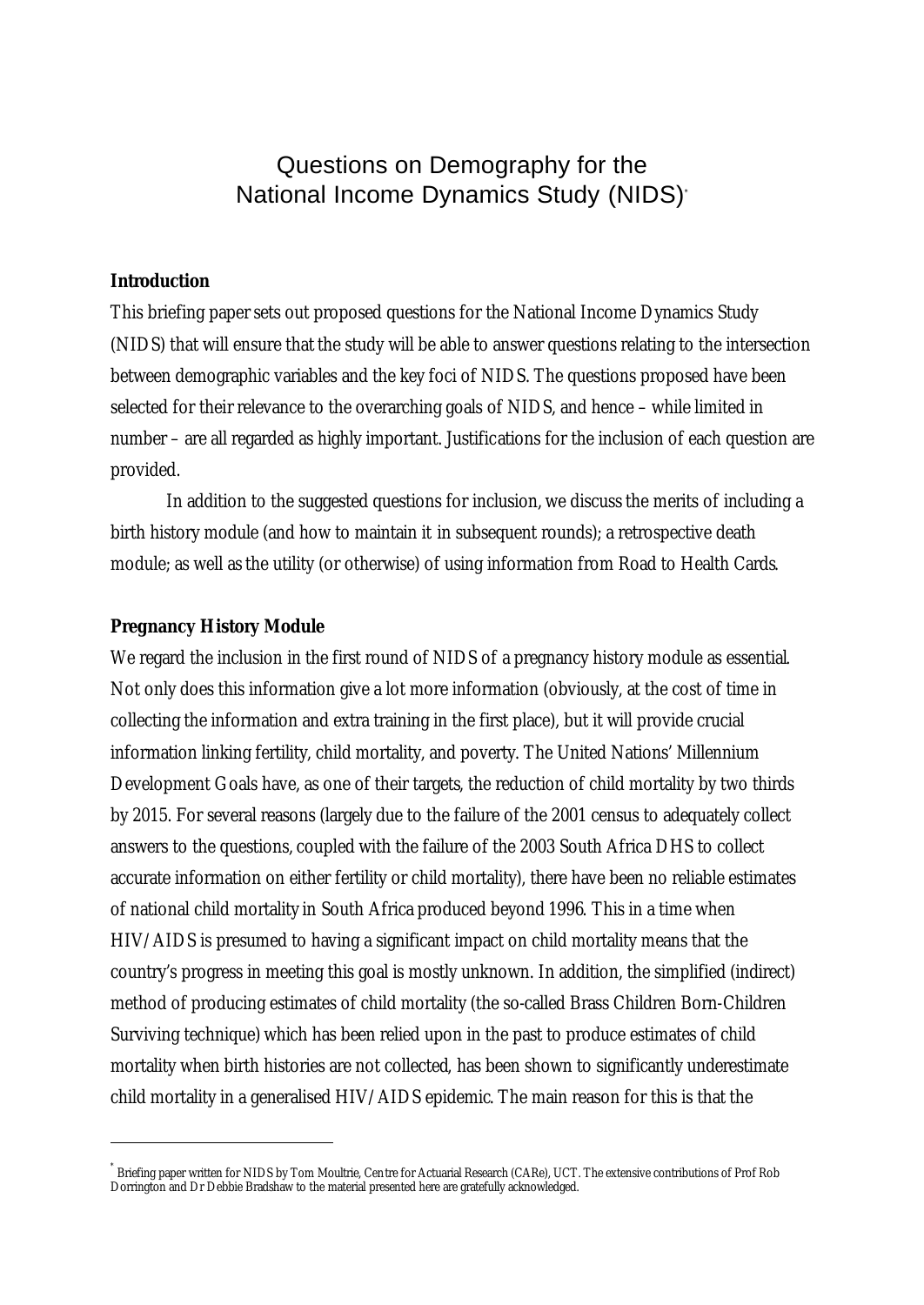mother's and child's mortality can no longer be assumed to be independent of one another. For this reason, relying on 'census-type' fertility and child mortality questions (which are abbreviated and summary in nature; asking of women of reproductive age the numbers of sons and daughters she has had who are living with her, living elsewhere or who have died) will not provide accurate information.

A further benefit of collecting detailed pregnancy histories is that this information will be able to shed light on other, more intricate, relationships between socio-economic and demographic variables. It is common cause that shorter birth intervals tend to compromise child survival; and that complex relationships exist between women's education, fertility patterns and poverty. These factors have not been completely interrogated or understood in South Africa, where birth intervals are exceptionally long by global standards. Insight into these dynamics can only be gained by understanding the circumstances under which children are born, and their subsequent demographic outcomes. This requires that a detailed pregnancy history is collected at baseline.

The Scope of Work identified that difficulties may be encountered in updating the retrospective histories in subsequent rounds. The desired approach would be to preprint the birth histories from a previous round and ask the woman to confirm both the history (and in particular the then current vital status of each child) as well as to answer questions about additional births that have occurred since the birth of the last child recorded in the previous round. (For women of reproductive age encountered for the first time in a subsequent round, either as a result of reaching an age of inclusion (probably, 12 years), or by virtue of having joined a household that is part of the panel, a full retrospective pregnancy history (asking the same questions as asked in the baseline survey) will be required. This should not be too onerous an undertaking, as the vast majority of cases will involve only incremental updates, and time-consuming questioning will only be required of multiparous new entrants into the household). Provided an identifier is created for each mother that can be attached to each child recorded in the pregnancy history, there should be few difficulties in reconstructing women's full birth histories at each round.

In any event, the questions proposed here represent a major improvement on those asked, for example, in the 1993 PSLSD, and are much more likely to offer valuable information to researchers seeking to map the connections between demographic variables associated with fertility, and poverty.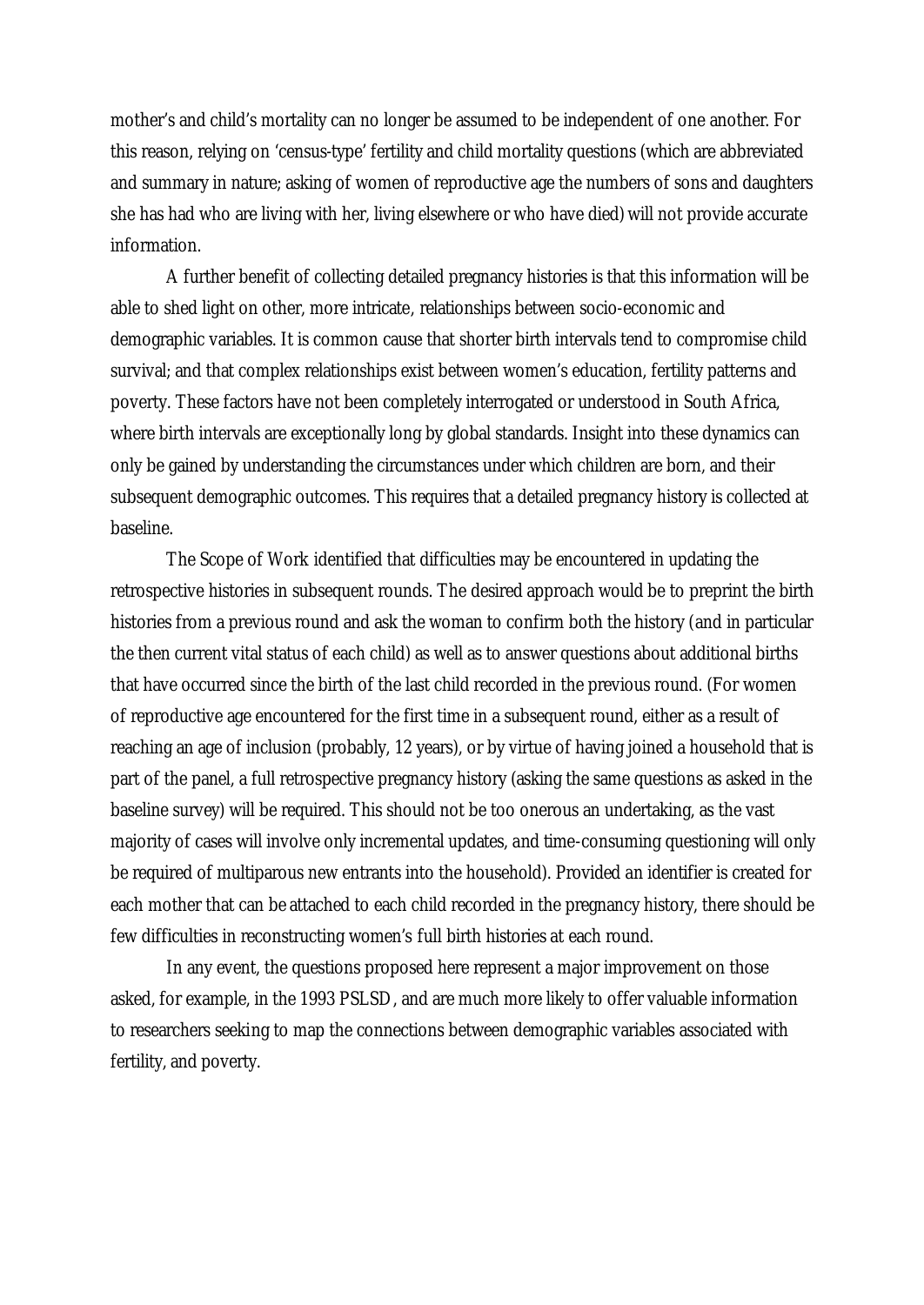#### **Merits of a retrospective death module**

It is a little unclear as to what is understood by the term 'retrospective death module'. However, we interpret this to be a mechanism for measuring retrospective mortality levels and trends based on the reporting by individuals of deaths in their household in a defined period of time. Questions that seek to elicit this information have been refined over time by the UN, and are asked routinely in censuses and surveys, although it requires some skill to extract reliable estimates from the responses to these questions. Some careful consideration must be given to how best to include these questions in NIDS. In many respects, the questions fit neatly into the section on shocks experienced by the household within a given time period. However, in order to more fully evaluate and estimate mortality levels, trends and differentials, a number of supplemental questions are also required that would almost certainly unbalance the section of the instrument dealing with shocks.

What is proposed, then, is to ask a number of questions about deaths in the household in both baseline and follow-up visits as part of the creation of the household roster. The fieldworker, having asked these questions as part of the household roster and enumeration, can then flag whether questions on the economic correlates and consequences of the shock need to be asked (i.e. if there have been no reported deaths in the household in the period of investigation, then there is no need to ask the question relating to shocks arising from deaths in the household, or conversely).

Several matters relating to the questions on household deaths, and shocks in general, must still be resolved by the NIDS organisers. The first relates to the length of the window-period referred to in the baseline study. While shorter periods (e.g. a year) have the advantage of minimising reference period and recall errors, they suffer from the disadvantage that relatively uncommon shocks (of which mortality is probably one) may not be observed in sufficient numbers to facilitate careful or rigorous analysis. On the other hand, the longer the window-period, the more likely it is that multiple shocks of the same type might be experienced, each of which would require interrogation as to the timing, causes and consequences. This may be important, since the magnitude and nature of a given 'shock' may be contingent on the demographic characteristics and relationship to other household members of (for example) a decedent. Given the sample size proposed, we would suggest a window period of 2-3 years, with appropriate modification of the questions on shocks (of most types) to accommodate multiple shocks during the reference period, and to try to minimise the impact of recall bias.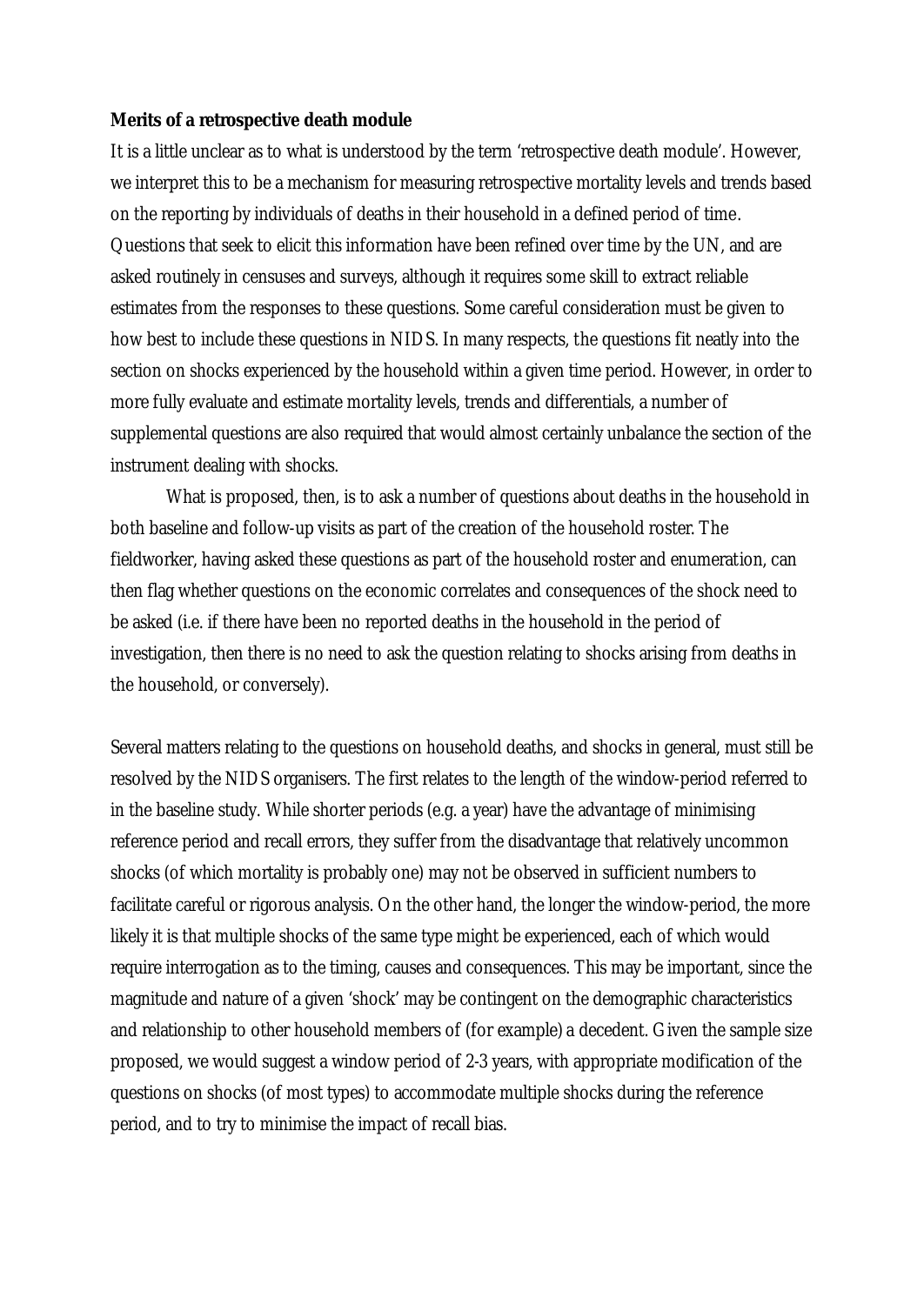A second aspect that needs to be considered is that the economic effects of some shocks may not be catalysed immediately at the point the shock occurs: in the case of death, for example, the economic implications from a death might be a temporary positive shock to the household in the form of provident fund, burial society or insurance/ group life payouts, followed by a negative shock at the point that those funds have been expended. Care must be taken in formulating the questions to ensure that the consequences of shocks are appropriately captured and measured.

# **Road to Health Cards**

We are not overly optimistic about the utility of the information contained on the cards, given possible biases as to who may have the cards readily accessible and who may not; the frequency with which they are updated etc. Evidence from the recent DHSs in South Africa is not supportive of capturing this information. In around three quarters of cases, the interviewer was able to examine the Road to Health Card. However, we believe that it is most probable that those who could not produce a card are not representative of the population as a whole; almost certainly we expect them to be poorer, and for the child to be in poorer health. At the same time, anthropometric data on children's development provides a very good marker of diseases and conditions (e.g. stunting) associated with poverty (and the reduction of child stunting is one of the Millennium Development Goals). Questions may be raised as to the utility of such measurements in a longitudinal study such as NIDS. The answer lies in the fact that, just as the study is seeking to identify the paths and transitions of households into and out of poverty, these same transitions will most certainly have a material impact on the household's children's health, well-being and development. We are deeply concerned that, in a study of national importance such as this, which seeks to engage explicitly with factors connecting poverty and well-being, that there may be no attempt at securing data on child anthropometry. While we appreciate the logistical difficulties associated with accurately collecting such data, our strong recommendation is that the matter is reconsidered as a matter of urgency; possibly in consultation with the Presidency.

# **Demography and Health**

The consideration of health-related issues was erroneously included in the brief given to us. However, given the close relationship between some demographic inquiries (for example those relating to mortality) and health inquiries (for example, on morbidity), we offer some of our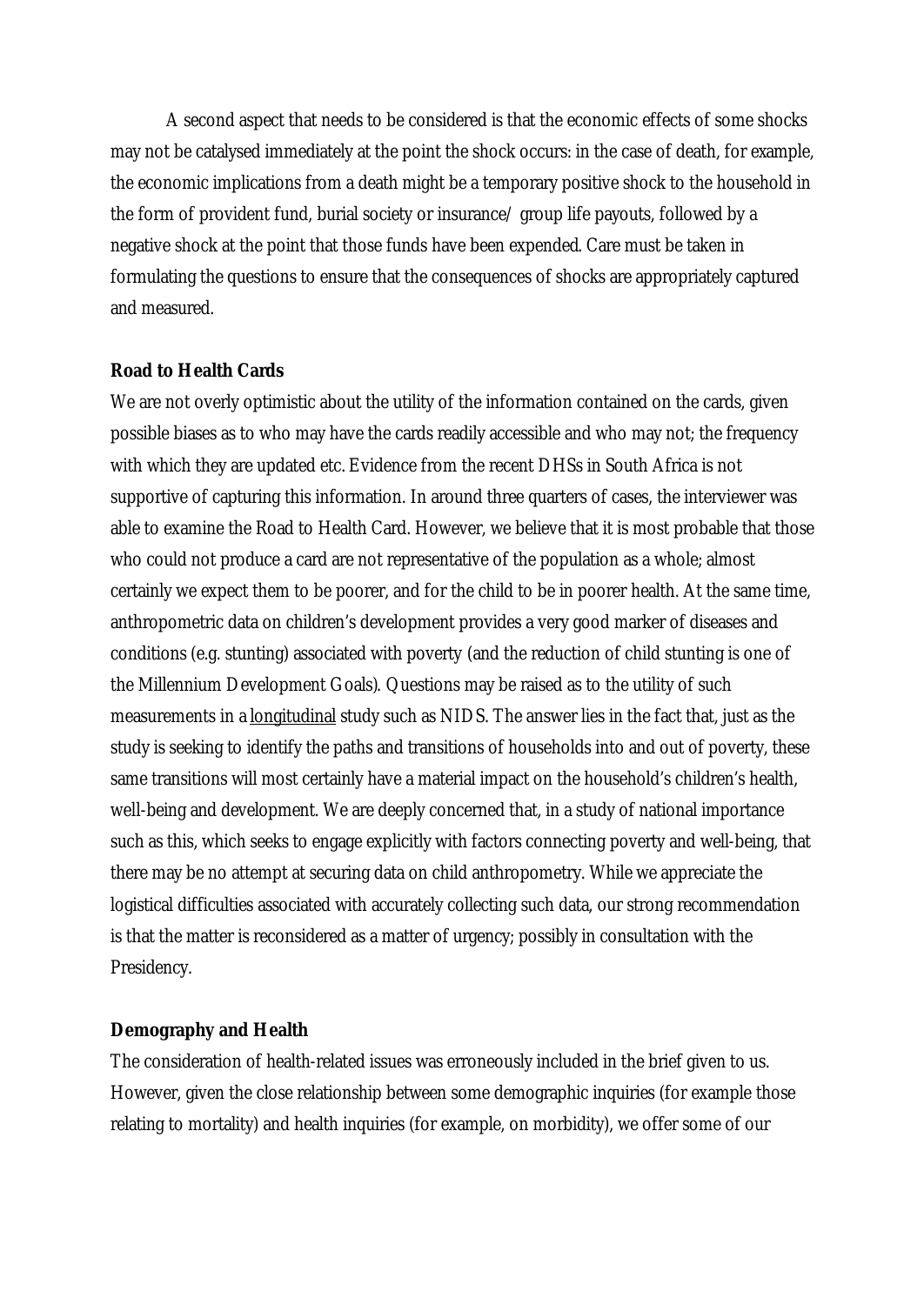perspectives on health-related questions in this section. Should you wish us to expand this contribution, we would be happy to oblige.

Apropos demography and health, we regard the inclusion of a child anthropometry module as being of primary importance. Justifications for this view have already been laid out in the previous section, but we request again that consideration is urgently given to this matter.

Bearing in mind the overarching focus of NIDS on poverty and income dynamics; and taking into account the constraints in terms of questionnaire length and the duration of the interviews, we would like to propose that two additional banks of questions are included in the survey. Both relate to adult well-being. The first is to recommend the inclusion of an "adult health" module, strongly based on the Adult Health Questionnaire used in the Demographic and Health Surveys. A copy of the questionnaire used in 2003 is attached. This module, could be pared down to sections on Health Service Utilisation; Quality of Life and Clinical Conditions; Occupational Health; Medication and Habits and Life Style (including physical activity, diet, and tobacco and alcohol use), i.e. covering sections 1, 3, 5, 7 and 8 of that questionnaire.

The second bank of questions recommended is the RAND Corporation 36-item Short Form Health Survey† , which measures self-reported health along several dimensions using a 36 item questionnaire. Minor modifications would be required in order to make the questionnaire more appropriate to the South African context (for example, changing some words, and examples). Both these questionnaires could be included without adding unduly to the length or complexity of the survey instrument.

#### **Proposed questions for NIDS**

# a) Fertility and stillbirths

 $\overline{a}$ 

To estimate child mortality (and also its correlates in terms of income dynamics) we are proposing the inclusion of supplemental questions into the collection of the retrospective pregnancy histories. These questions, which were asked in the 1998 South Africa DHS, allow the more accurate determination of whether children reported as stillbirths really should be classified as such. While doing so adds a further two questions to the schedule, it is anticipated that, if the sampling and data collection exercises work satisfactorily, much clearer insights into the relationships between fertility, child mortality and poverty should be obtained and the ability to produce reliable estimates of child mortality would provide an essential health and development metric.

<sup>&</sup>lt;sup>†</sup> The questionnaire can be downloaded from <u>http://www.rand.org/health/surveys\_tools/mos/mos\_core\_36item\_survey.html</u>. The scoring system can be downloaded from at <u>http://www.rand.org/health/surveys\_tools/mos/mos\_core\_36item\_scoring.html</u>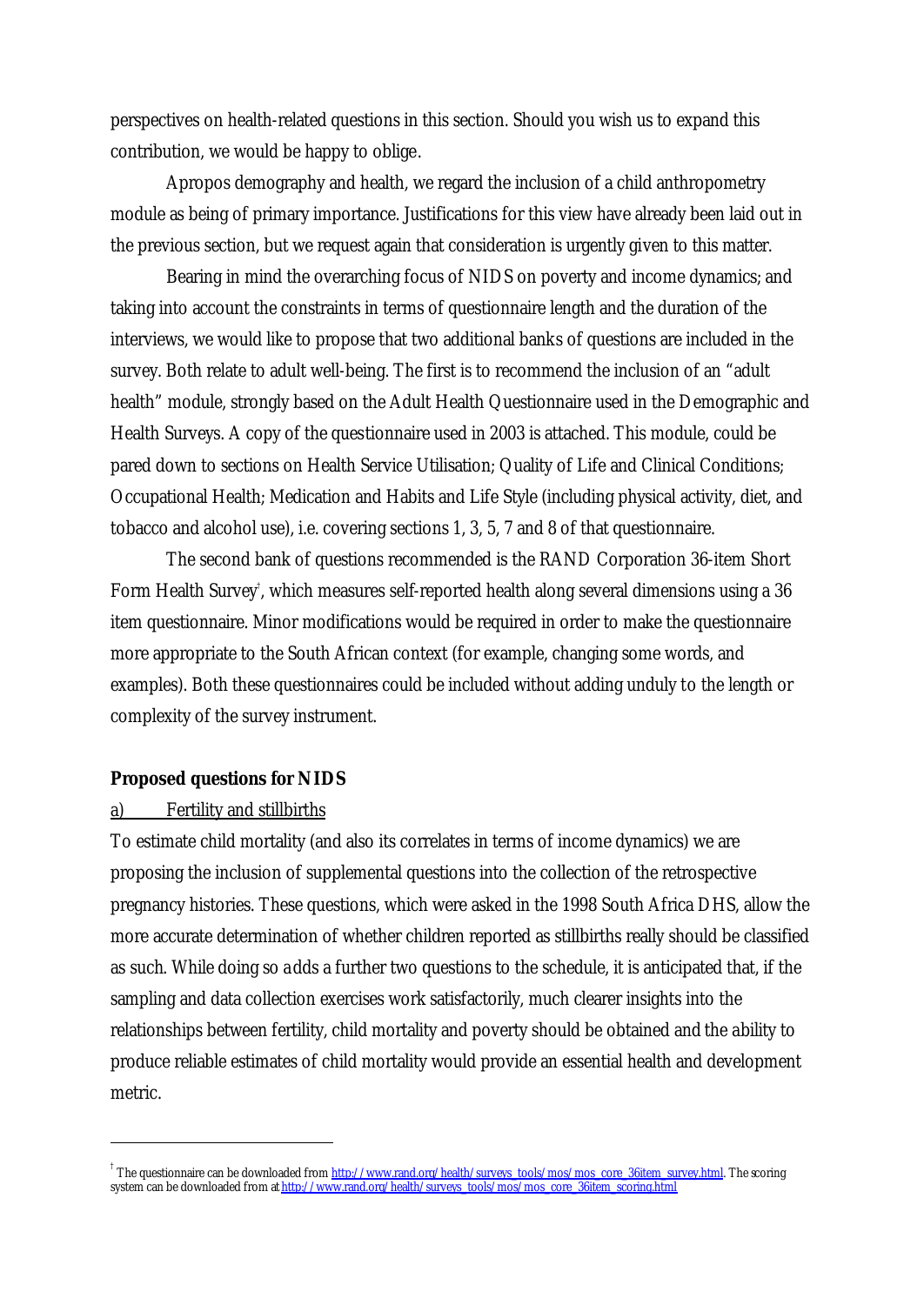The questions that should be included in a birth history module are the following, which should be asked of all women aged between 12 and 54, irrespective of marital status.

### Summary questions:

- a) Have you ever given birth?
- b) If yes, do you have any sons or daughters to whom you have given birth who are currently living with you. If yes, number of sons; number of daughters.
- c) If yes, do you have any sons or daughters who are still alive, but are not living with you? If yes, number of such sons; number of such daughters.
- d) Have you ever given birth to a son or a daughter who was born alive (cried out), but later died, even if only after a few hours or days? If yes, number of sons; number of daughters.
- e) Have you ever experienced a pregnancy that ended early as a result of miscarriage, abortion, or where the child was born dead; that is, have you ever had a pregnancy that did not result in a live birth? If yes, number.

### Starting with your first pregnancy:

- a) Was this a single or multiple pregnancy?
- b) Was the baby born alive, born dead, or lost before full-term? (alive, skip to d; lost, skip to j)
- c) Did that baby cry, move or breathe when it was born? (no, skip to j)
- d) What was the name given to that child?
- $\overrightarrow{e}$  Is <name> a boy or a girl?
- f) In what month and year was <name> born>?
- $\overline{g}$ ) Is <name> still alive? (no, skip to i)
- $\overrightarrow{h}$  Is <name> still living with you? (on answer, skip to next pregnancy)
- i) How old was <name> when he/she died? (days for  $< 1$  mo; months for  $< 2$  yr; on answer skip to next pregnancy)
- j) How many complete months did the pregnancy last?

### b) Household mortality

The questions we would want to ask, of the household head, or principal respondent are the following.

- a) Has any member of this household, who was usually living here, died since January 2004? If yes, then
- b) Starting with the death that occurred most recently,
	- a. name
	- b. month and year of death
	- c. age at death
	- d. whether the death was as a result of an accident or violence
	- e. whether anyone in the household received a death certificate for this person
	- f. sex, and if female and aged between 12 and 50, did death occur during or within 42 days (6 weeks) of childbirth?
- c) Repeat until no more deaths post 1 January 2004.

In addition to these questions, the (relatively) standard questions on parental survival (the so-called orphanhood questions) should be asked in the household roster, together with coding of the line numbers in the household roster of resident parents. This could be done in one question each in respect of mothers and fathers (as was done in questions 8 and 9 of the PSLSD roster) or by two questions each, asking first simply is  $\langle$  -name's mother (father) alive, with a follow up of asking the line number if the answer to the first question is in the affirmative. It is probable that the second approach will produce better data, although we are aware of the constraints in terms of questionnaire length and time.

In this regard, the questions we propose for the household roster are